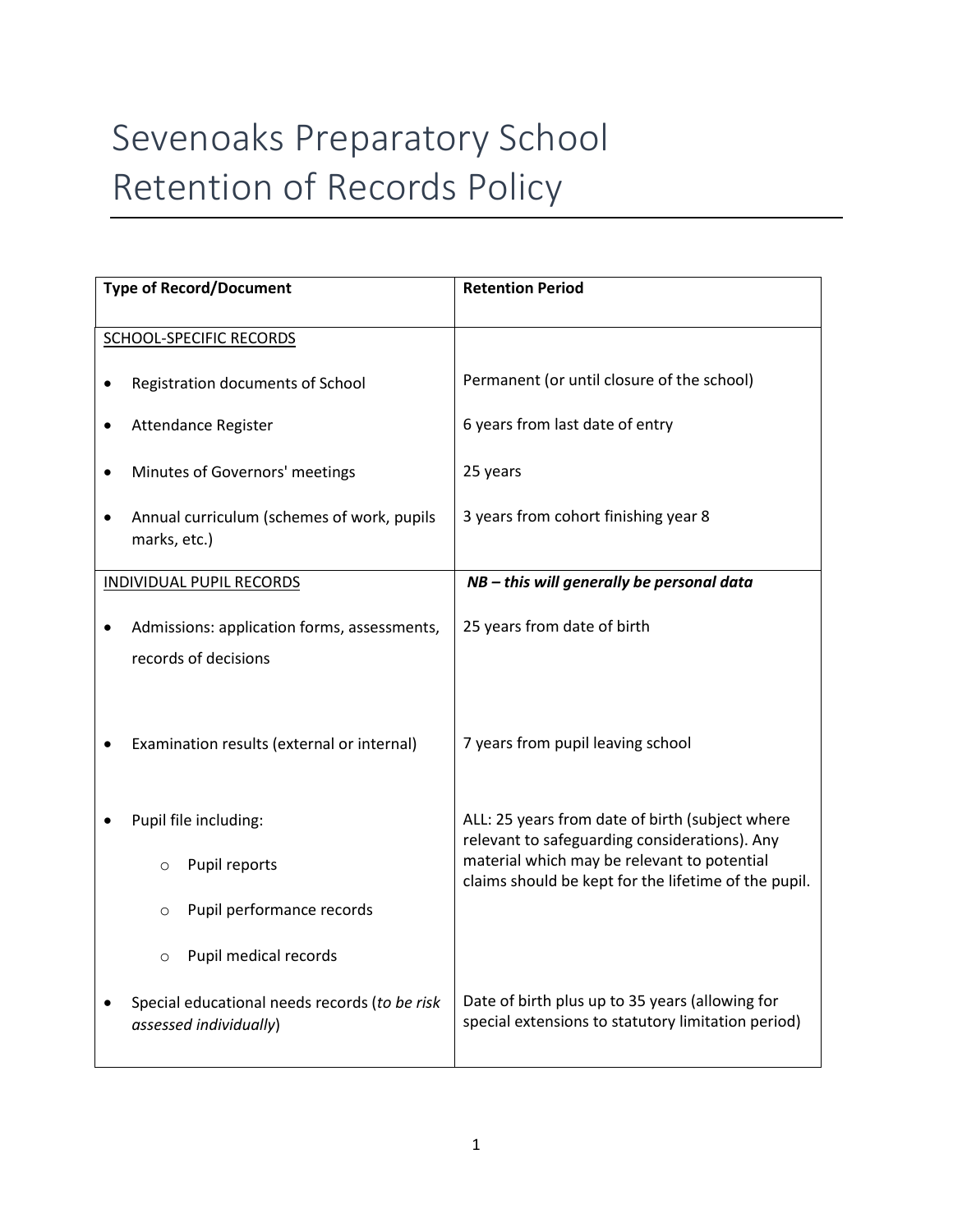| <b>PROSPECTIVE PUPILS</b>                                                                                                                                                                                             |                                                                                                                                                                                                                                                                          |
|-----------------------------------------------------------------------------------------------------------------------------------------------------------------------------------------------------------------------|--------------------------------------------------------------------------------------------------------------------------------------------------------------------------------------------------------------------------------------------------------------------------|
| Application forms and references                                                                                                                                                                                      | 7 years or until application definitely withdrawn                                                                                                                                                                                                                        |
| SAFEGUARDING                                                                                                                                                                                                          |                                                                                                                                                                                                                                                                          |
| Policies and procedures                                                                                                                                                                                               | Keep a permanent record of historic policies                                                                                                                                                                                                                             |
| DBS disclosure certificates                                                                                                                                                                                           | No longer than 6 months from decision on<br>recruitment, unless DBS specifically consulted -<br>but a record of the checks being made must be<br>kept, if not the certificate itself.                                                                                    |
| Accident / Incident reporting                                                                                                                                                                                         | Keep on record for as long as any living victim<br>may bring a claim (NB civil claim limitation<br>periods can be set aside in cases of abuse).<br>Ideally, files to be reviewed from time to time if<br>resources allow and a suitably qualified person is<br>available |
| <b>Child Protection files</b>                                                                                                                                                                                         | If a referral has been made / social care have<br>been involved or child has been subject of a<br>multi-agency plan - indefinitely.                                                                                                                                      |
|                                                                                                                                                                                                                       | If low level concerns, with no multi-agency act -<br>apply applicable school low-level concerns policy<br>rationale (this may be 25 years from date of birth<br>OR indefinitely).                                                                                        |
| <b>ACCOUNTING RECORDS</b>                                                                                                                                                                                             |                                                                                                                                                                                                                                                                          |
| Accounting records (normally taken to<br>mean records which enable a company's<br>financial<br>accurate<br>position<br>be<br>to<br>ascertained & which give a true and fair<br>view of the company's financial state) | 6 years from the end of the financial year in which<br>the transaction took place                                                                                                                                                                                        |
| Tax returns                                                                                                                                                                                                           | 6 years                                                                                                                                                                                                                                                                  |
| Budget and internal financial reports                                                                                                                                                                                 | 6 years                                                                                                                                                                                                                                                                  |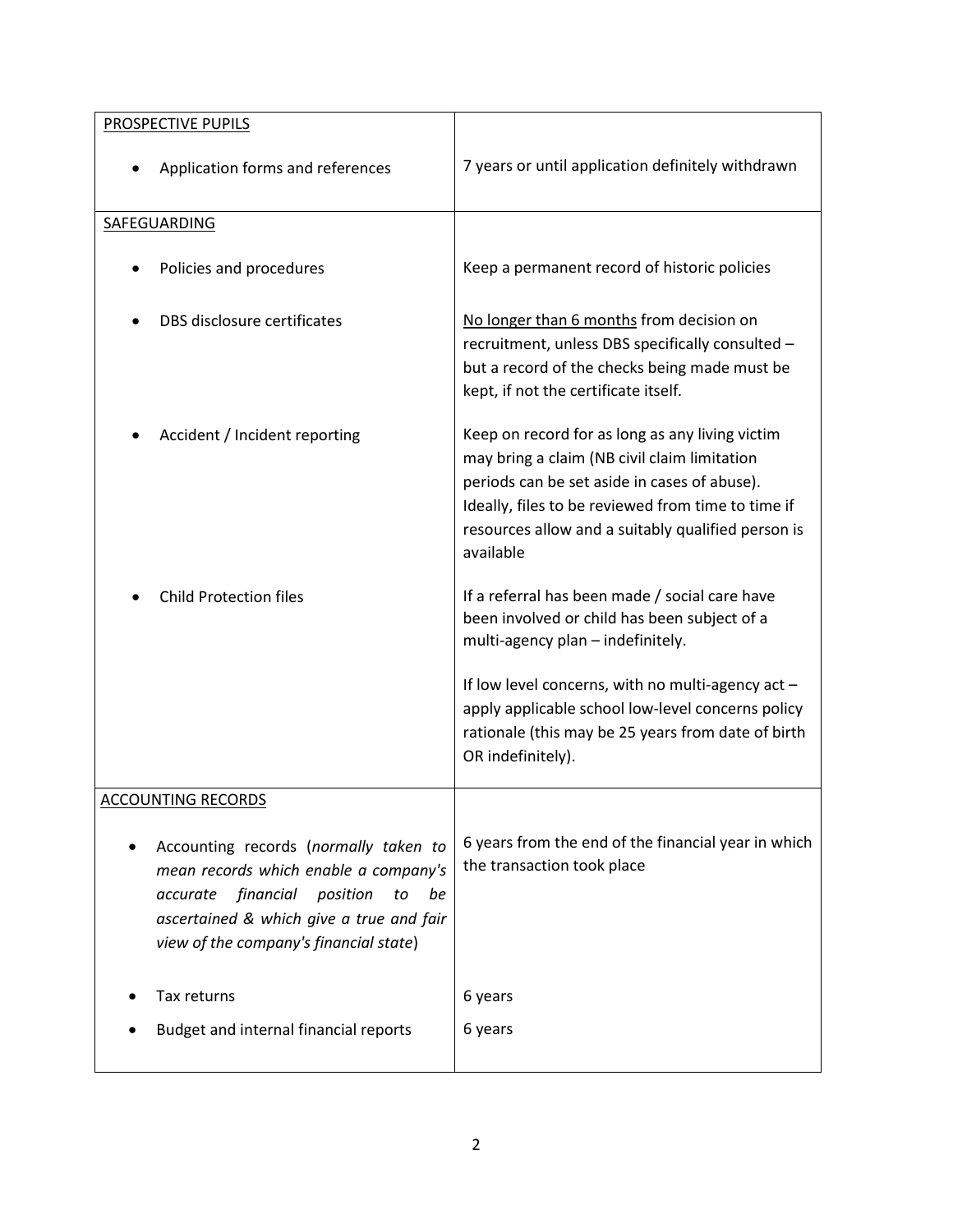| <b>CONTRACTS AND AGREEMENTS</b>                                                                                                                                              |                                                                                                                                                              |
|------------------------------------------------------------------------------------------------------------------------------------------------------------------------------|--------------------------------------------------------------------------------------------------------------------------------------------------------------|
| Signed or final/concluded agreements<br>$\bullet$<br>(plus any signed or final/concluded<br>variations or amendments)                                                        | 7 years from completion of contractual obligations<br>or term of agreement, whichever is the later                                                           |
| Deeds (or contracts under seal)<br>٠                                                                                                                                         | 13 years from completion of<br>contractual obligation or term of agreement                                                                                   |
| INTELLECTUAL PROPERTY RECORDS                                                                                                                                                |                                                                                                                                                              |
| Formal documents of title (trade mark or<br>$\bullet$<br>registered design certificates; patent or<br>utility model certificates)                                            | Permanent (in the case of any right which can be<br>extended,<br>permanently<br>eg<br>trade<br>marks);<br>otherwise expiry of right plus minimum of 7 years. |
| Assignments of intellectual property to or<br>$\bullet$<br>from the school                                                                                                   | As above in relation to contracts (7 years) or,<br>where applicable, deeds (13 years).                                                                       |
| IP / IT agreements (including software<br>$\bullet$<br>licences and ancillary agreements eg<br>storage;<br>development;<br>maintenance;<br>coexistence agreements; consents) | 7 years from completion of contractual obligation<br>concerned or term of agreement                                                                          |
| <b>EMPLOYEE / PERSONNEL RECORDS</b>                                                                                                                                          | NB this will almost certainly be personal data                                                                                                               |
| Single Central Record of employees                                                                                                                                           | Keep a permanent record of all mandatory checks<br>that have been undertaken (not certificate)                                                               |
| Contracts of employment                                                                                                                                                      | 7 years from effective date of end of contract                                                                                                               |
| Employee appraisals or reviews                                                                                                                                               | Duration of employment plus minimum of 7 years                                                                                                               |
| Staff personnel file                                                                                                                                                         | Duration of employment plus minimum of 7 years,<br>except for any information which may be relevant<br>to historic safeguarding claims.                      |
| Health records relating to employees<br>٠<br>(sickness absence forms and letters)                                                                                            | 7 years from end of contract of employment -<br>added to personnel file after end of employment                                                              |
| Payroll, salary, maternity pay records                                                                                                                                       | 6 years                                                                                                                                                      |
| Pension or other benefit schedule records                                                                                                                                    | Possibly permanent, depending on nature of<br>scheme                                                                                                         |
|                                                                                                                                                                              |                                                                                                                                                              |
| Job application and interview/rejection<br>records (unsuccessful applicants)                                                                                                 | 6 Months                                                                                                                                                     |